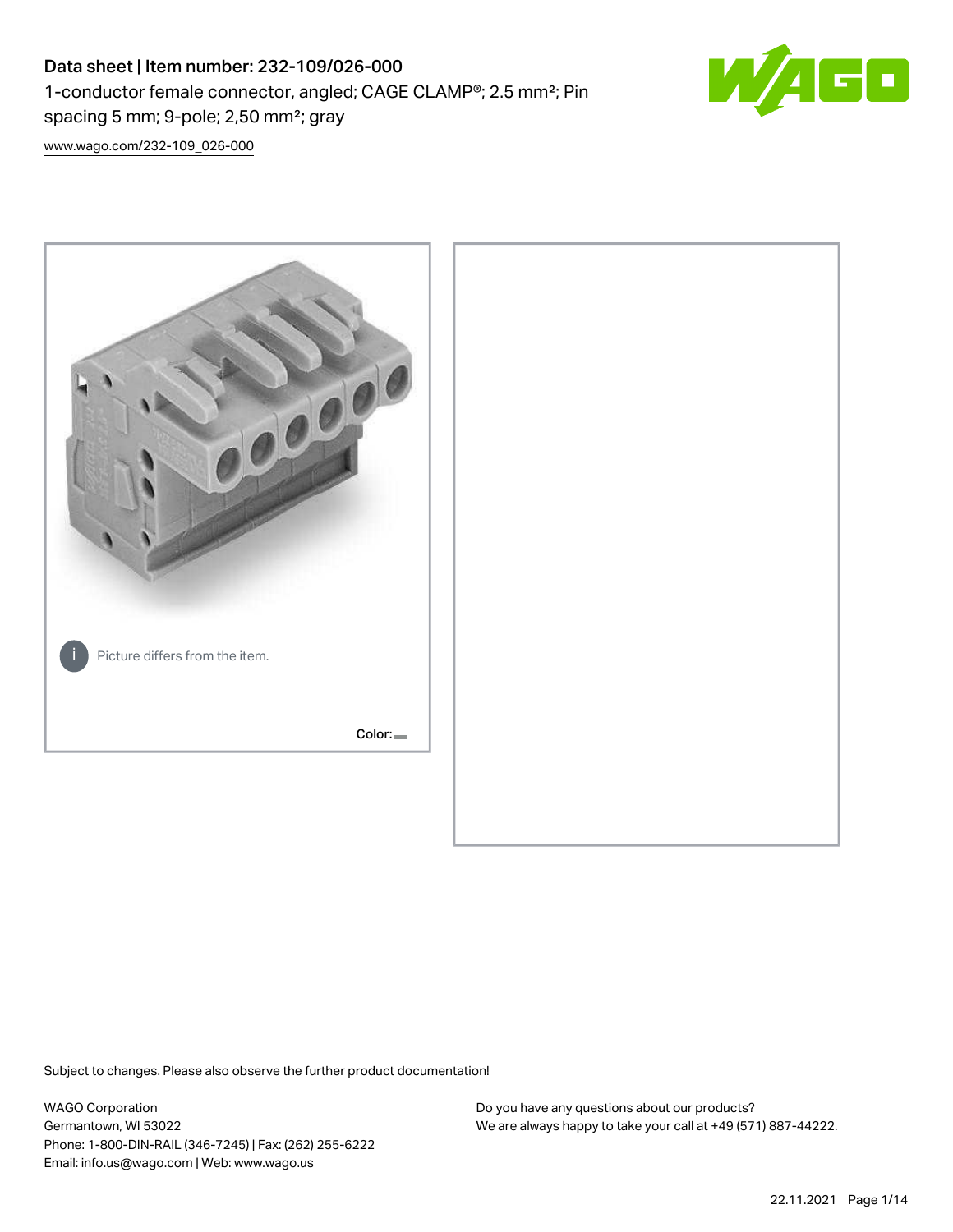

Dimensions in mm

 $L =$  (pole no. x pin spacing) + 1.5 mm + 0.9 mm

2- to 3-pole female connectors – one latch only

#### Item description

- **Universal connection for all conductor types**
- Easy cable pre-assembly and on-unit wiring via vertical and horizontal CAGE CLAMP<sup>®</sup> actuation  $\blacksquare$
- $\blacksquare$ Integrated test ports
- $\blacksquare$ With coding fingers

Subject to changes. Please also observe the further product documentation! Data

WAGO Corporation Germantown, WI 53022 Phone: 1-800-DIN-RAIL (346-7245) | Fax: (262) 255-6222 Email: info.us@wago.com | Web: www.wago.us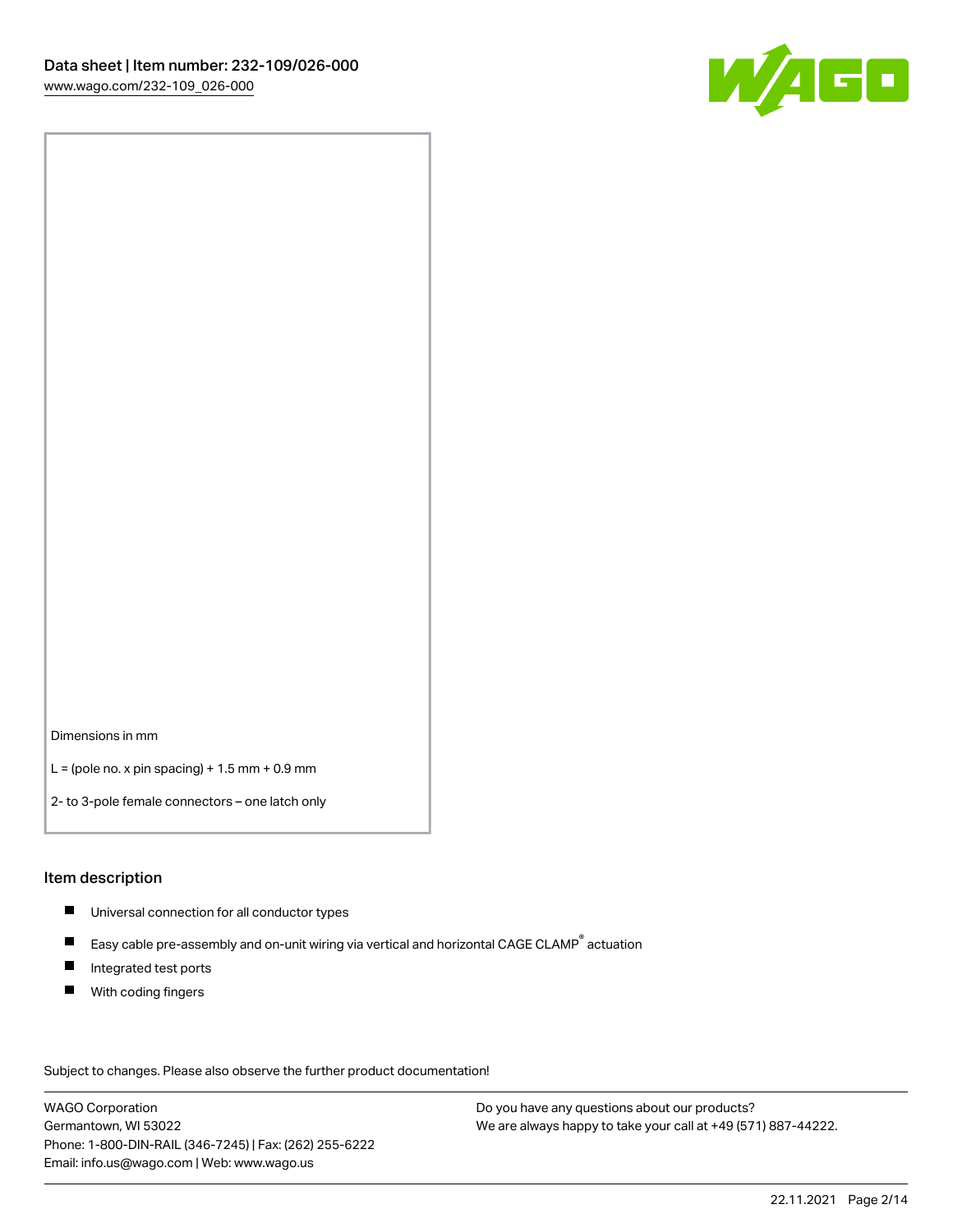

## Data Notes

| Safety information 1 | The MCS-MULTI CONNECTION SYSTEM includes connectors<br>without breaking capacity in accordance with DIN EN 61984. When<br>used as intended, these connectors must not be connected<br>/disconnected when live or under load. The circuit design should<br>ensure header pins, which can be touched, are not live when<br>unmated. |
|----------------------|-----------------------------------------------------------------------------------------------------------------------------------------------------------------------------------------------------------------------------------------------------------------------------------------------------------------------------------|
| Variants:            | Gold-plated or partially gold-plated contact surfaces<br>Other versions (or variants) can be requested from WAGO Sales or<br>configured at https://configurator.wago.com/                                                                                                                                                         |

### Electrical data

## IEC Approvals

| Ratings per                 | IEC/EN 60664-1                                                        |
|-----------------------------|-----------------------------------------------------------------------|
| Rated voltage (III / 3)     | 320 V                                                                 |
| Rated surge voltage (III/3) | 4 <sub>k</sub> V                                                      |
| Rated voltage (III/2)       | 320 V                                                                 |
| Rated surge voltage (III/2) | 4 <sub>k</sub> V                                                      |
| Nominal voltage (II/2)      | 630 V                                                                 |
| Rated surge voltage (II/2)  | 4 <sub>k</sub> V                                                      |
| Rated current               | 14A                                                                   |
| Legend (ratings)            | $(III / 2)$ $\triangle$ Overvoltage category III / Pollution degree 2 |

### UL Approvals

| Approvals per                  | UL 1059 |
|--------------------------------|---------|
| Rated voltage UL (Use Group B) | 300 V   |
| Rated current UL (Use Group B) | 15 A    |
| Rated voltage UL (Use Group D) | 300 V   |
| Rated current UL (Use Group D) | 10 A    |

# Ratings per UL

| Rated voltage UL 1977 | 300 V |
|-----------------------|-------|
| Rated current UL 1977 |       |

#### CSA Approvals

Approvals per CSA

Subject to changes. Please also observe the further product documentation!

| <b>WAGO Corporation</b>                                | Do you have any questions about our products?                 |
|--------------------------------------------------------|---------------------------------------------------------------|
| Germantown, WI 53022                                   | We are always happy to take your call at +49 (571) 887-44222. |
| Phone: 1-800-DIN-RAIL (346-7245)   Fax: (262) 255-6222 |                                                               |
| Email: info.us@wago.com   Web: www.wago.us             |                                                               |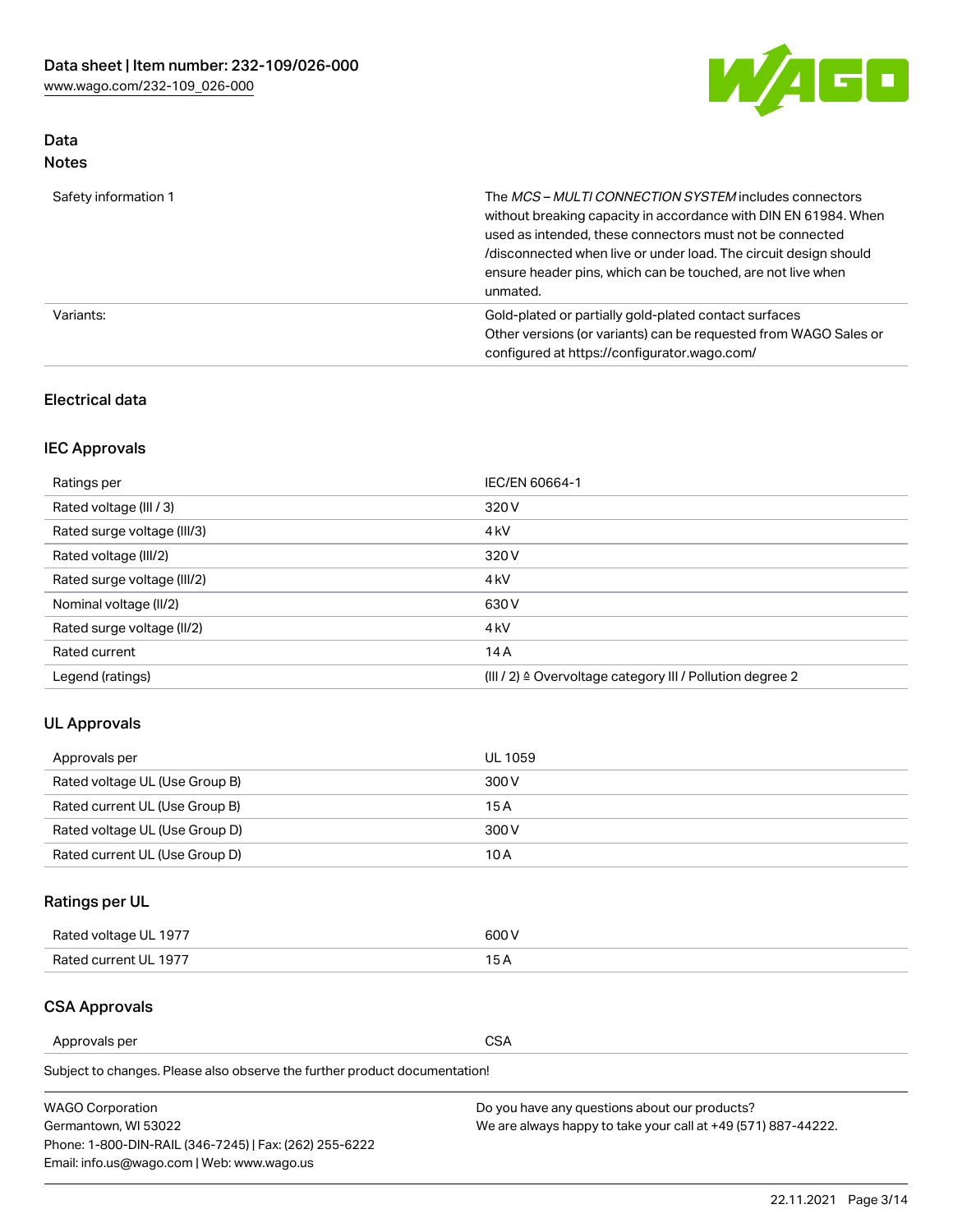[www.wago.com/232-109\\_026-000](http://www.wago.com/232-109_026-000)



| Rated voltage CSA (Use Group B) | 300 V |
|---------------------------------|-------|
| Rated current CSA (Use Group B) | 15 A  |
| Rated voltage CSA (Use Group D) | 300 V |
| Rated current CSA (Use Group D) | 10 A  |

#### Connection data

| Total number of connection points |  |
|-----------------------------------|--|
| Total number of potentials        |  |
| Number of connection types        |  |
| Number of levels                  |  |

#### Connection 1

| Connection technology                             | CAGE CLAMP®                            |
|---------------------------------------------------|----------------------------------------|
| Actuation type                                    | Operating tool                         |
| Solid conductor                                   | $0.082.5$ mm <sup>2</sup> / 28  12 AWG |
| Fine-stranded conductor                           | $0.082.5$ mm <sup>2</sup> / 28  12 AWG |
| Fine-stranded conductor; with insulated ferrule   | $0.251.5$ mm <sup>2</sup>              |
| Fine-stranded conductor; with uninsulated ferrule | $0.252.5$ mm <sup>2</sup>              |
| Strip length                                      | $89$ mm / 0.31  0.35 inch              |
| Number of poles                                   | 9                                      |
| Conductor entry direction to mating direction     | 270°                                   |

### Physical data

| Pin spacing | 5 mm / 0.197 inch     |
|-------------|-----------------------|
| Width       | 47.4 mm / 1.866 inch  |
| Height      | 23.9 mm / 0.941 inch  |
| Depth       | 22.75 mm / 0.896 inch |

#### Mechanical data

| Design<br>angled |  |
|------------------|--|
|------------------|--|

#### Plug-in connection

| Contact type (pluggable connector) | Female connector/socket |
|------------------------------------|-------------------------|
| Connector (connection type)        | for conductor           |
| Mismating protection               | No                      |
| Locking of plug-in connection      | Without                 |

Subject to changes. Please also observe the further product documentation!

| <b>WAGO Corporation</b>                                | Do you have any questions about our products?                 |
|--------------------------------------------------------|---------------------------------------------------------------|
| Germantown, WI 53022                                   | We are always happy to take your call at +49 (571) 887-44222. |
| Phone: 1-800-DIN-RAIL (346-7245)   Fax: (262) 255-6222 |                                                               |
| Email: info.us@wago.com   Web: www.wago.us             |                                                               |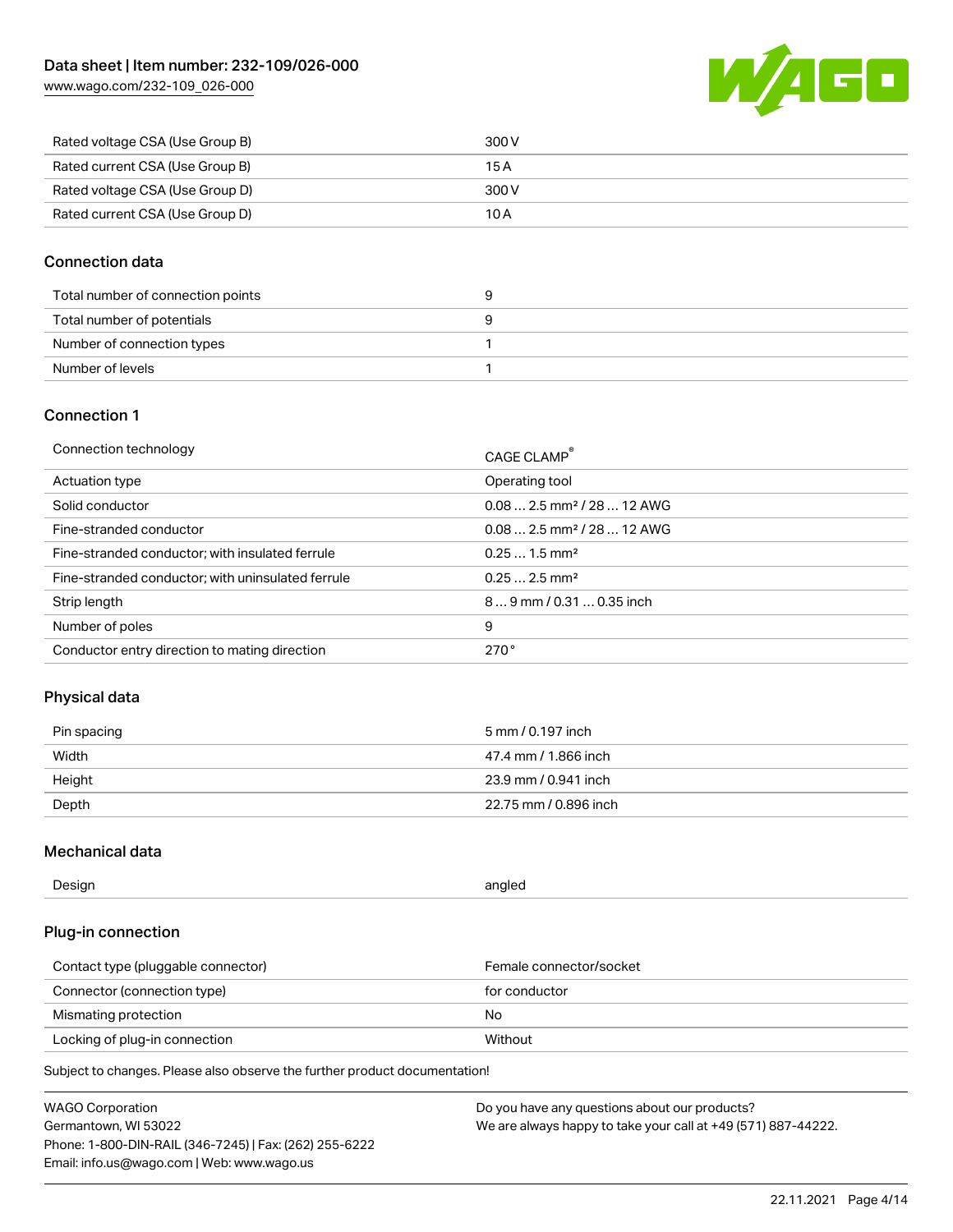

## Material data

| Color                       | gray                              |
|-----------------------------|-----------------------------------|
| Material group              |                                   |
| Insulation material         | Polyamide (PA66)                  |
| Flammability class per UL94 | V <sub>0</sub>                    |
| Clamping spring material    | Chrome nickel spring steel (CrNi) |
| Contact material            | Copper alloy                      |
| Contact plating             | tin-plated                        |
| Fire load                   | 0.275 MJ                          |
| Weight                      | 16.8 <sub>g</sub>                 |

#### Environmental requirements

| Limit temperature range<br>.<br>$\blacksquare$ . The contract of the contract of the contract of the contract of the contract of the contract of the contract of the contract of the contract of the contract of the contract of the contract of the contract of the | …+85 °ົ<br>$-60$ |  |
|----------------------------------------------------------------------------------------------------------------------------------------------------------------------------------------------------------------------------------------------------------------------|------------------|--|
|----------------------------------------------------------------------------------------------------------------------------------------------------------------------------------------------------------------------------------------------------------------------|------------------|--|

#### Commercial data

| Product Group         | 3 (Multi Conn. System) |
|-----------------------|------------------------|
| PU (SPU)              | 50 Stück               |
| Packaging type        | box                    |
| Country of origin     | PL                     |
| <b>GTIN</b>           | 4044918383974          |
| Customs tariff number | 8536694040             |

# Approvals / Certificates

#### Country specific Approvals

| Logo | Approval                                            | <b>Additional Approval Text</b> | Certificate<br>name |
|------|-----------------------------------------------------|---------------------------------|---------------------|
|      | <b>CB</b><br><b>DEKRA Certification B.V.</b>        | IEC 61984                       | NL-39756            |
|      | <b>CSA</b><br>DEKRA Certification B.V.              | C <sub>22.2</sub>               | 1466354             |
| EMA  | <b>KEMA/KEUR</b><br><b>DEKRA Certification B.V.</b> | EN 61984                        | 2190761.01          |

#### Ship Approvals

Subject to changes. Please also observe the further product documentation!

| <b>WAGO Corporation</b>                                | Do you have any questions about our products?                 |
|--------------------------------------------------------|---------------------------------------------------------------|
| Germantown, WI 53022                                   | We are always happy to take your call at +49 (571) 887-44222. |
| Phone: 1-800-DIN-RAIL (346-7245)   Fax: (262) 255-6222 |                                                               |
| Email: info.us@wago.com   Web: www.wago.us             |                                                               |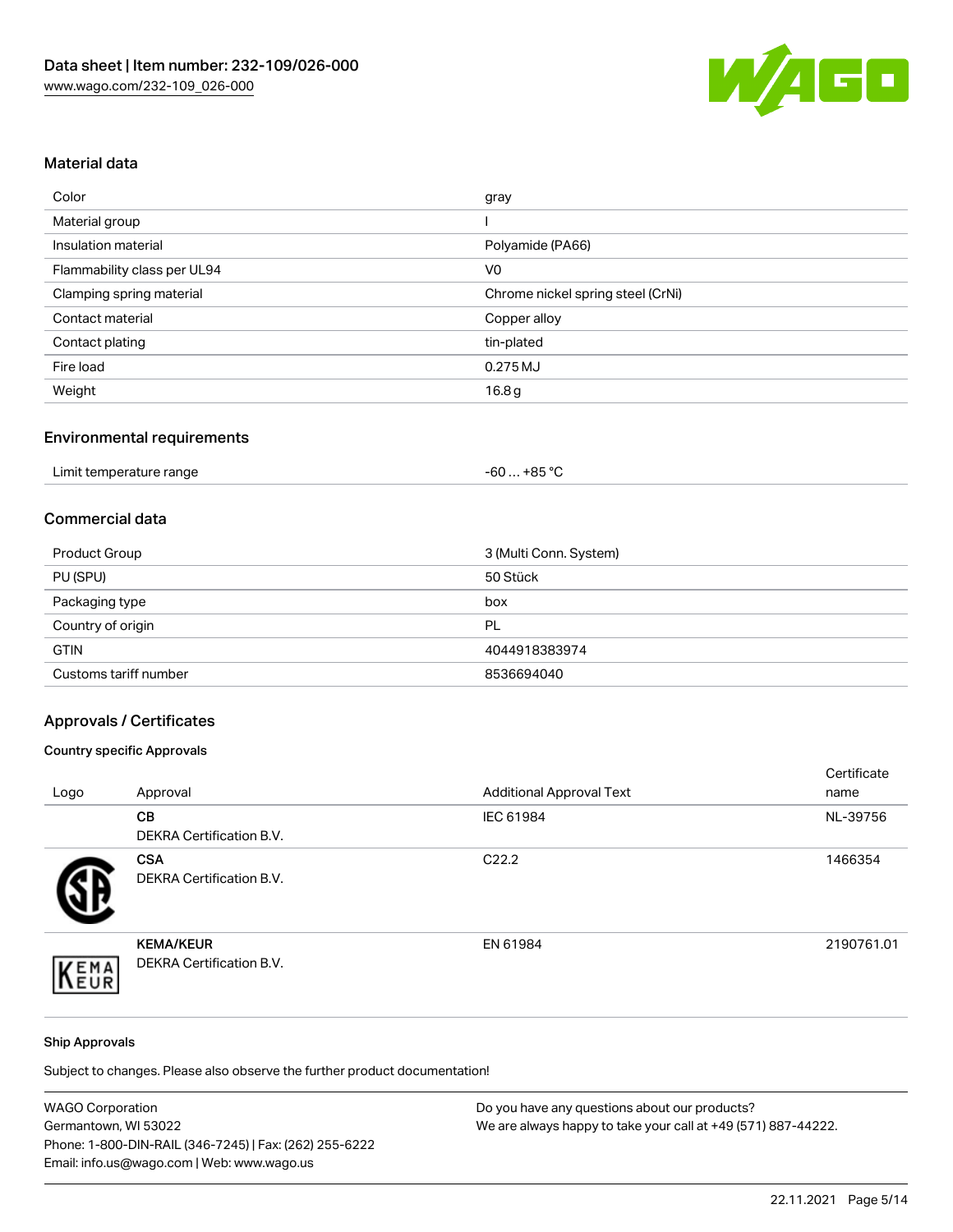

| Logo                                               | Approval                                                                                                       | <b>Additional Approval Text</b> | Certificate<br>name                 |
|----------------------------------------------------|----------------------------------------------------------------------------------------------------------------|---------------------------------|-------------------------------------|
| ABS                                                | <b>ABS</b><br>American Bureau of Shipping                                                                      |                                 | $19 -$<br>HG15869876-<br><b>PDA</b> |
|                                                    | <b>BV</b><br>Bureau Veritas S.A.                                                                               | <b>IEC 60998</b>                | 11915/D0 BV                         |
|                                                    | <b>DNV GL</b><br>Det Norske Veritas, Germanischer Lloyd                                                        |                                 | TAE 000016Z                         |
| <b>UL-Approvals</b>                                |                                                                                                                |                                 |                                     |
| Logo                                               | Approval                                                                                                       | <b>Additional Approval Text</b> | Certificate<br>name                 |
|                                                    | UL<br>Underwriters Laboratories Inc.                                                                           | UL 1059                         | E45172                              |
|                                                    | <b>UR</b><br>Underwriters Laboratories Inc.                                                                    | <b>UL 1977</b>                  | E45171                              |
| Counterpart                                        |                                                                                                                |                                 |                                     |
|                                                    | Item no.231-609<br>Male connector; 9-pole; Pin spacing 5 mm; gray                                              |                                 | www.wago.com/231-609                |
|                                                    | Item no.231-139/001-000<br>Male header; 9-pole; THT; 1.0 x 1.0 mm solder pin; straight; pin spacing 5 mm; gray |                                 | www.wago.com/231-139/001-000        |
|                                                    | Item no.231-439/001-000<br>Male header; 9-pole; THT; 1.0 x 1.0 mm solder pin; angled; pin spacing 5 mm; gray   |                                 | www.wago.com/231-439/001-000        |
| <b>Optional accessories</b><br>Testing accessories |                                                                                                                |                                 |                                     |
| Testing accessories                                |                                                                                                                |                                 |                                     |
|                                                    | Subject to changes. Please also observe the further product documentation!                                     |                                 |                                     |
|                                                    |                                                                                                                |                                 |                                     |

WAGO Corporation Germantown, WI 53022 Phone: 1-800-DIN-RAIL (346-7245) | Fax: (262) 255-6222 Email: info.us@wago.com | Web: www.wago.us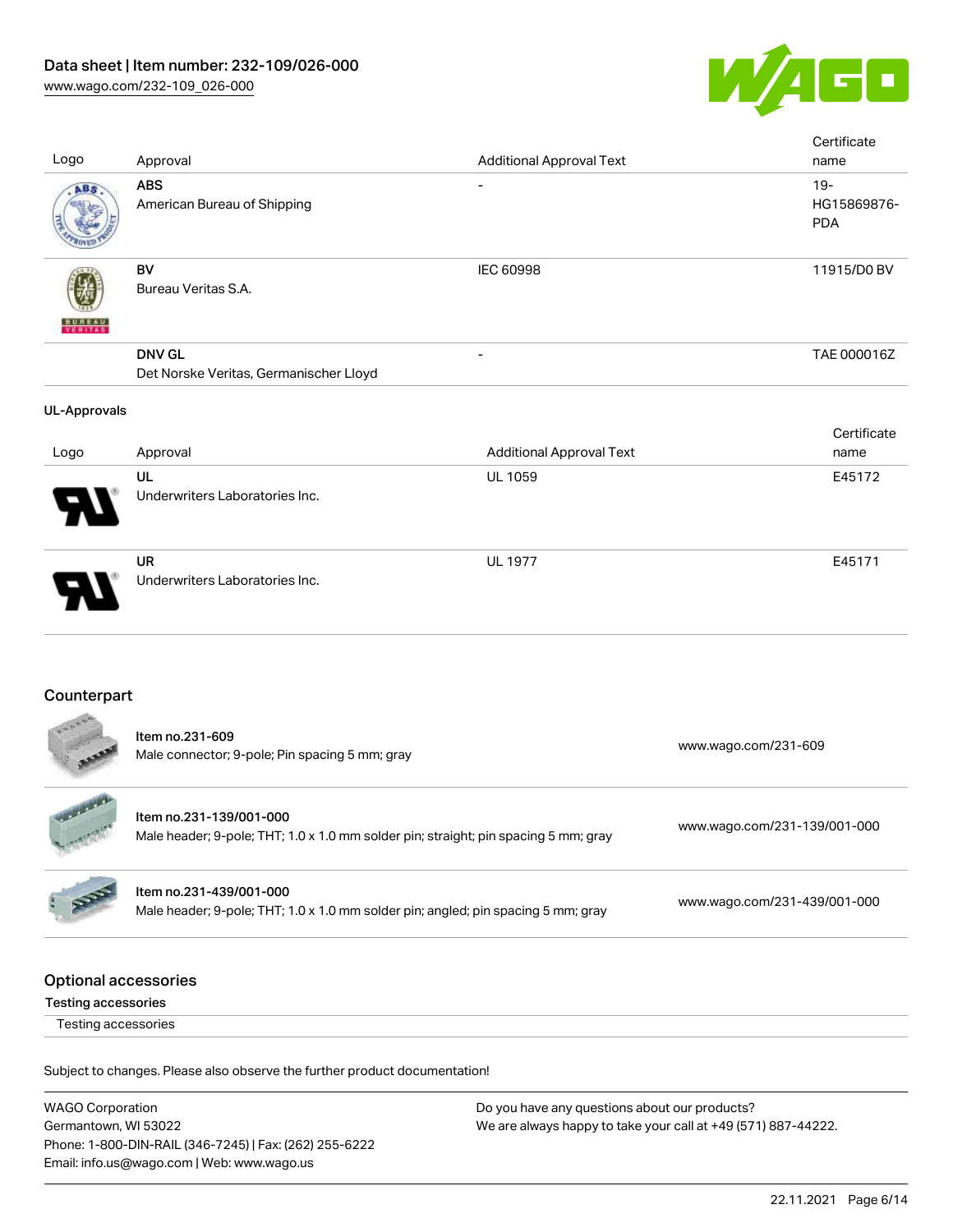[www.wago.com/232-109\\_026-000](http://www.wago.com/232-109_026-000)



Item no.: 210-136 Test plug; 2 mm Ø; with 500 mm cable [www.wago.com/210-136](http://www.wago.com/210-136)



|                   | Item no.: 231-661<br>Test plugs for female connectors; for 5 mm and 5.08 mm pin spacing; 2,50 mm <sup>2</sup> ; light gray | www.wago.com/231-661 |
|-------------------|----------------------------------------------------------------------------------------------------------------------------|----------------------|
| <b>Tools</b>      |                                                                                                                            |                      |
| Operating tool    |                                                                                                                            |                      |
|                   | Item no.: 209-130<br>Operating tool; suitable for 264, 280 and 281 Series; 1-way; of insulating material; white            | www.wago.com/209-130 |
|                   | Item no.: 231-159<br>Operating tool; natural                                                                               | www.wago.com/231-159 |
|                   | Item no.: 231-231<br>Combination operating tool; red                                                                       | www.wago.com/231-231 |
|                   | Item no.: 231-131<br>Operating tool; made of insulating material; 1-way; loose; white                                      | www.wago.com/231-131 |
|                   | Item no.: 231-291<br>Operating tool; made of insulating material; 1-way; loose; red                                        | www.wago.com/231-291 |
|                   | Item no.: 280-432<br>Operating tool; made of insulating material; 2-way; white                                             | www.wago.com/280-432 |
|                   | Item no.: 280-434<br>Operating tool; made of insulating material; 4-way                                                    | www.wago.com/280-434 |
|                   | Item no.: 280-437<br>Operating tool; made of insulating material; 7-way                                                    | www.wago.com/280-437 |
|                   | Item no.: 280-440<br>Operating tool; made of insulating material; 10-way                                                   | www.wago.com/280-440 |
|                   | Item no.: 280-435<br>Operating tool; made of insulating material; 5-way; gray                                              | www.wago.com/280-435 |
|                   | Item no.: 280-436<br>Operating tool; made of insulating material; 6-way                                                    | www.wago.com/280-436 |
|                   | Item no.: 280-438<br>Operating tool; made of insulating material; 8-way                                                    | www.wago.com/280-438 |
|                   | Item no.: 280-433<br>Operating tool; made of insulating material; 3-way                                                    | www.wago.com/280-433 |
| Insulations stops |                                                                                                                            |                      |

.<br>Subject to changes. Please also observe the further product documentation!

WAGO Corporation Germantown, WI 53022 Phone: 1-800-DIN-RAIL (346-7245) | Fax: (262) 255-6222 Email: info.us@wago.com | Web: www.wago.us Do you have any questions about our products? We are always happy to take your call at +49 (571) 887-44222.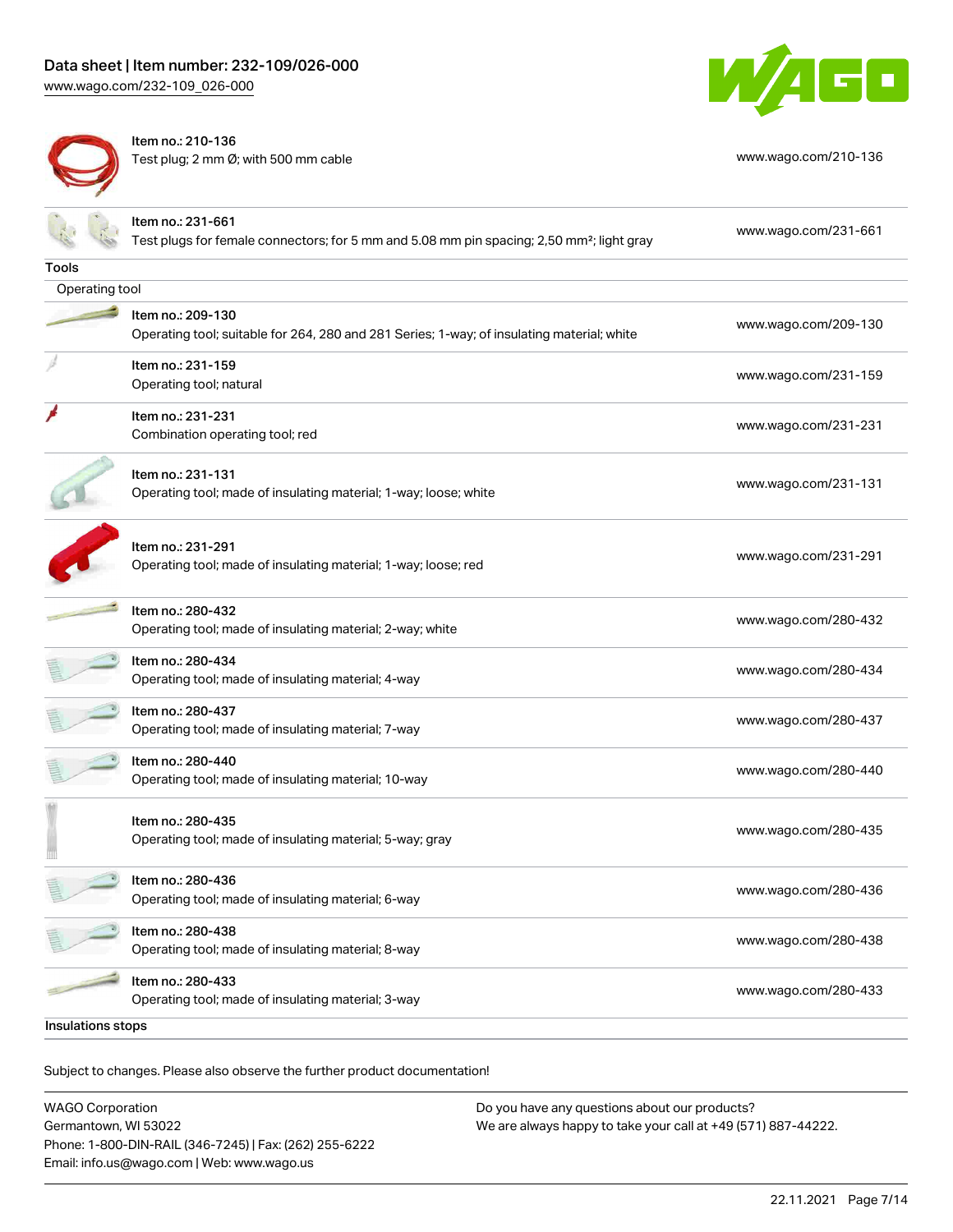Insulation stop



|                       | Item no.: 231-672<br>Insulation stop; 0.75 - 1 mm <sup>2</sup> ; dark gray                                                                                                                     | www.wago.com/231-672             |
|-----------------------|------------------------------------------------------------------------------------------------------------------------------------------------------------------------------------------------|----------------------------------|
|                       | Item no.: 231-670<br>Insulation stop; 0.08-0.2 mm <sup>2</sup> / 0.2 mm <sup>2</sup> "s"; white                                                                                                | www.wago.com/231-670             |
|                       | Item no.: 231-671<br>Insulation stop; 0.25 - 0.5 mm <sup>2</sup> ; light gray                                                                                                                  | www.wago.com/231-671             |
| Strain relief         |                                                                                                                                                                                                |                                  |
| Strain relief housing |                                                                                                                                                                                                |                                  |
|                       | Item no.: 232-609<br>Strain relief housing; gray                                                                                                                                               | www.wago.com/232-609             |
| Cover                 |                                                                                                                                                                                                |                                  |
| Cover                 |                                                                                                                                                                                                |                                  |
|                       | Item no.: 231-668<br>Lockout caps; for covering unused clamping units; gray                                                                                                                    | www.wago.com/231-668             |
| Jumpers               |                                                                                                                                                                                                |                                  |
| Jumper                |                                                                                                                                                                                                |                                  |
|                       | Item no.: 231-905<br>Jumper; for conductor entry; 5-way; insulated; gray                                                                                                                       | www.wago.com/231-905             |
|                       | Item no.: 231-903<br>Jumper; for conductor entry; 3-way; insulated; gray                                                                                                                       | www.wago.com/231-903             |
|                       | Item no.: 231-907<br>Jumper; for conductor entry; 7-way; insulated; gray                                                                                                                       | www.wago.com/231-907             |
|                       | Item no.: 231-910<br>Jumper; for conductor entry; 10-way; insulated; gray                                                                                                                      | www.wago.com/231-910             |
|                       | Item no.: 231-902<br>Jumper; for conductor entry; 2-way; insulated; gray                                                                                                                       | www.wago.com/231-902             |
| Marking accessories   |                                                                                                                                                                                                |                                  |
| Marking strip         |                                                                                                                                                                                                |                                  |
|                       | Item no.: 210-331/500-103<br>Marking strips; as a DIN A4 sheet; MARKED; 1-12 (300x); Height of marker strip: 2.3 mm/0.091 in; Strip<br>length 182 mm; Horizontal marking; Self-adhesive; white | www.wago.com/210-331<br>/500-103 |

#### Item no.: 210-331/500-104

Subject to changes. Please also observe the further product documentation!

WAGO Corporation Germantown, WI 53022 Phone: 1-800-DIN-RAIL (346-7245) | Fax: (262) 255-6222 Email: info.us@wago.com | Web: www.wago.us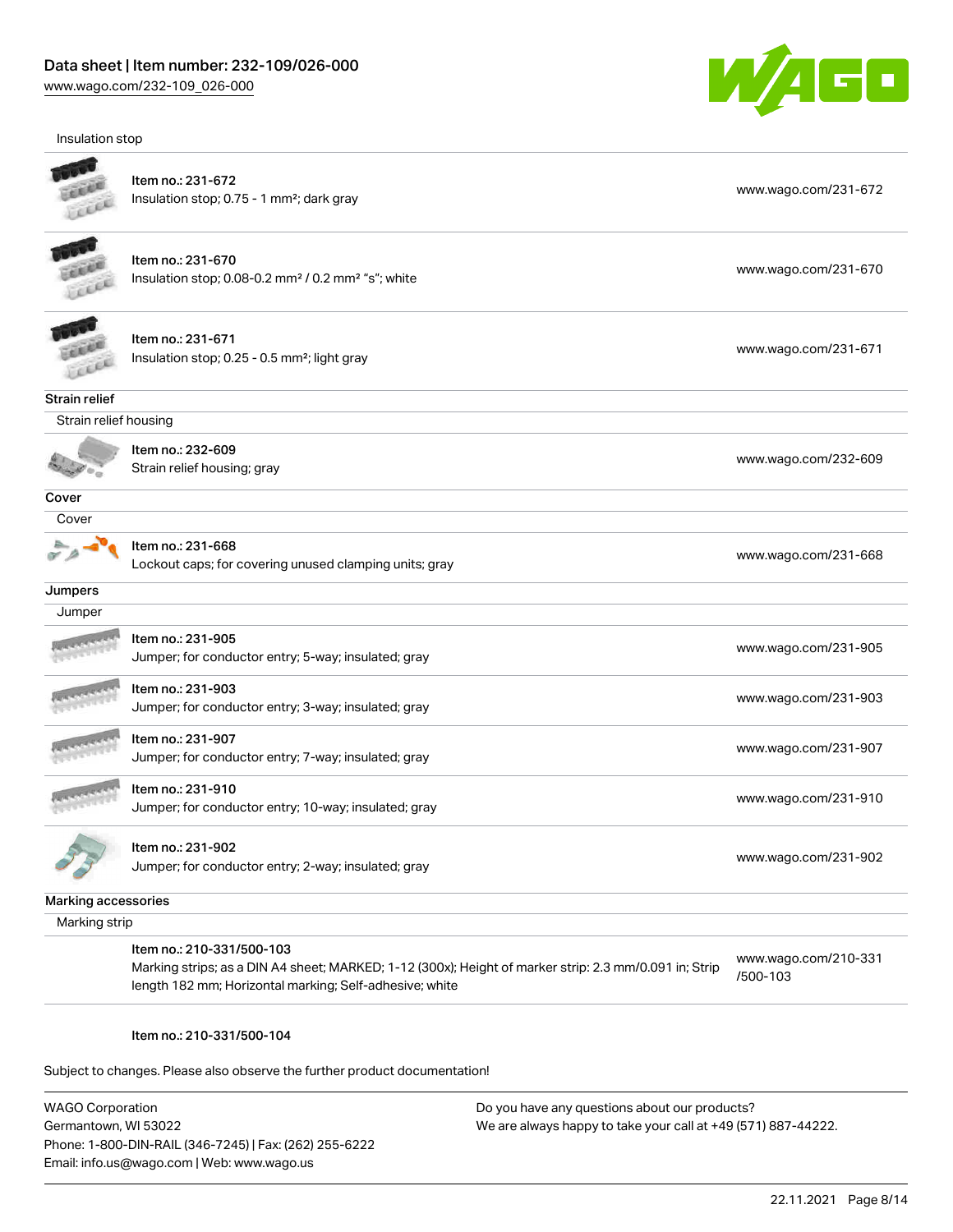

Marking strips; as a DIN A4 sheet; MARKED; 13-24 (300x); Height of marker strip: 2.3 mm/0.091 in; Strip length 182 mm; Horizontal marking; Self-adhesive; white [www.wago.com/210-331](http://www.wago.com/210-331/500-104)

[/500-104](http://www.wago.com/210-331/500-104)

|                 | Item no.: 210-332/500-202<br>Marking strips; as a DIN A4 sheet; MARKED; 1-16 (160x); Height of marker strip: 3 mm; Strip length 182<br>mm; Horizontal marking; Self-adhesive; white  | www.wago.com/210-332<br>/500-202 |
|-----------------|--------------------------------------------------------------------------------------------------------------------------------------------------------------------------------------|----------------------------------|
|                 | Item no.: 210-332/500-206<br>Marking strips; as a DIN A4 sheet; MARKED; 33-48 (160x); Height of marker strip: 3 mm; Strip length<br>182 mm; Horizontal marking; Self-adhesive; white | www.wago.com/210-332<br>/500-206 |
|                 | Item no.: 210-332/500-205<br>Marking strips; as a DIN A4 sheet; MARKED; 1-32 (80x); Height of marker strip: 3 mm; Strip length 182<br>mm; Horizontal marking; Self-adhesive; white   | www.wago.com/210-332<br>/500-205 |
|                 | Item no.: 210-332/500-204<br>Marking strips; as a DIN A4 sheet; MARKED; 17-32 (160x); Height of marker strip: 3 mm; Strip length<br>182 mm; Horizontal marking; Self-adhesive; white | www.wago.com/210-332<br>/500-204 |
| <b>Ferrules</b> |                                                                                                                                                                                      |                                  |
| Ferrule         |                                                                                                                                                                                      |                                  |
|                 | Item no.: 216-101<br>Ferrule; Sleeve for 0.5 mm <sup>2</sup> / AWG 22; uninsulated; electro-tin plated; silver-colored                                                               | www.wago.com/216-101             |
| Ť.              | Item no.: 216-104<br>Ferrule; Sleeve for 1.5 mm <sup>2</sup> / AWG 16; uninsulated; electro-tin plated; silver-colored                                                               | www.wago.com/216-104             |
|                 | Item no.: 216-106<br>Ferrule; Sleeve for 2.5 mm <sup>2</sup> / AWG 14; uninsulated; electro-tin plated; silver-colored                                                               | www.wago.com/216-106             |
| ž.              | Item no.: 216-102<br>Ferrule; Sleeve for 0.75 mm <sup>2</sup> / AWG 20; uninsulated; electro-tin plated; silver-colored                                                              | www.wago.com/216-102             |
| Ĭ.              | Item no.: 216-103<br>Ferrule; Sleeve for 1 mm <sup>2</sup> / AWG 18; uninsulated; electro-tin plated                                                                                 | www.wago.com/216-103             |
|                 | Item no.: 216-123<br>Ferrule; Sleeve for 1 mm <sup>2</sup> / AWG 18; uninsulated; electro-tin plated; silver-colored                                                                 | www.wago.com/216-123             |
|                 | Item no.: 216-122<br>Ferrule; Sleeve for 0.75 mm <sup>2</sup> / AWG 20; uninsulated; electro-tin plated; silver-colored                                                              | www.wago.com/216-122             |
| I.              | Item no.: 216-124<br>Ferrule; Sleeve for 1.5 mm <sup>2</sup> / AWG 16; uninsulated; electro-tin plated                                                                               | www.wago.com/216-124             |
|                 | Item no.: 216-142<br>Ferrule; Sleeve for 0.75 mm <sup>2</sup> / 18 AWG; uninsulated; electro-tin plated; electrolytic copper; gastight<br>crimped; acc. to DIN 46228, Part 1/08.92   | www.wago.com/216-142             |
|                 | Item no.: 216-132<br>Ferrule; Sleeve for 0.34 mm <sup>2</sup> / AWG 24; uninsulated; electro-tin plated                                                                              | www.wago.com/216-132             |
|                 | Item no.: 216-121                                                                                                                                                                    |                                  |

Subject to changes. Please also observe the further product documentation!

WAGO Corporation Germantown, WI 53022 Phone: 1-800-DIN-RAIL (346-7245) | Fax: (262) 255-6222 Email: info.us@wago.com | Web: www.wago.us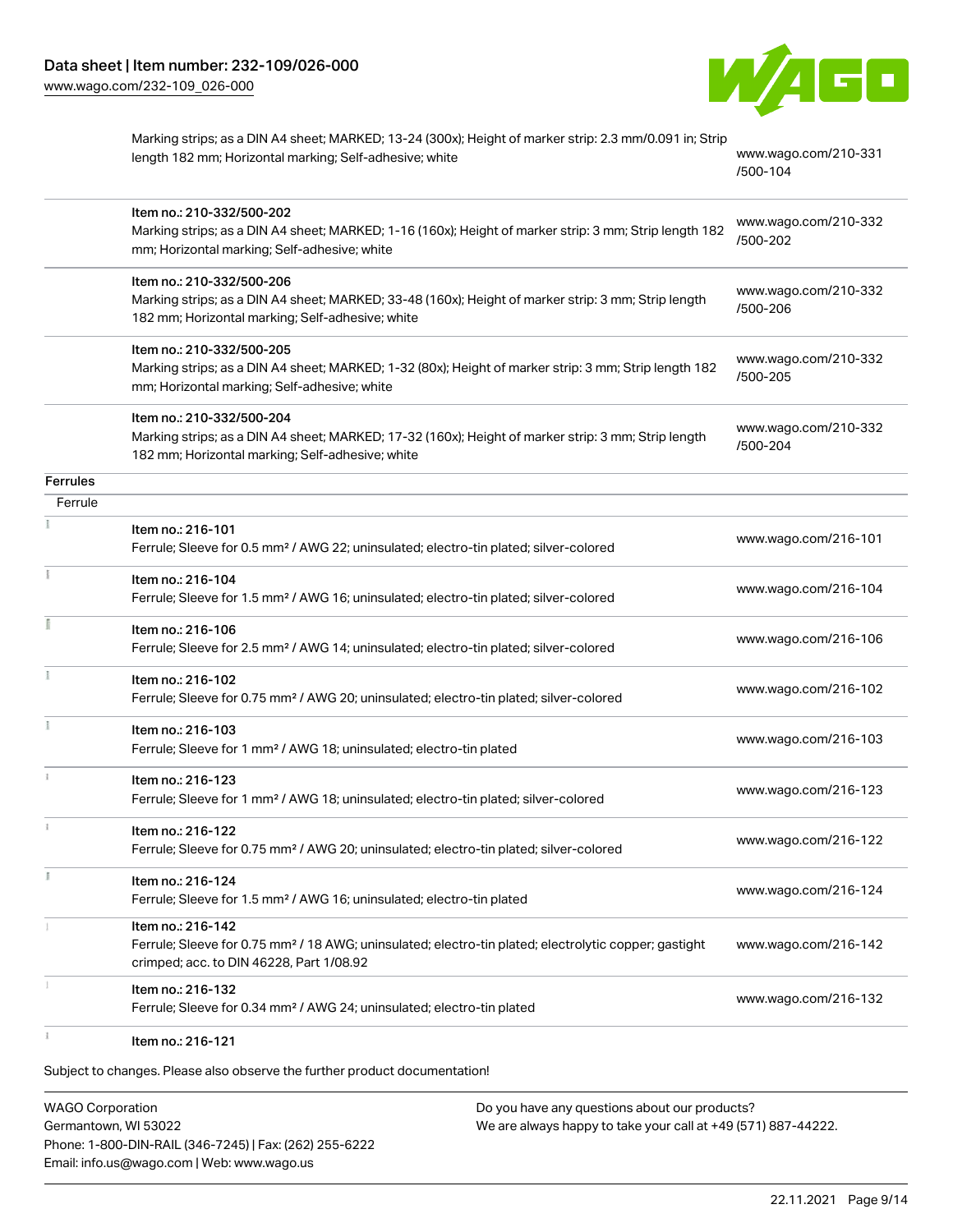

|   | Ferrule; Sleeve for 0.5 mm <sup>2</sup> / AWG 22; uninsulated; electro-tin plated; silver-colored                                                                                                 | www.wago.com/216-121 |
|---|---------------------------------------------------------------------------------------------------------------------------------------------------------------------------------------------------|----------------------|
|   | Item no.: 216-143<br>Ferrule; Sleeve for 1 mm <sup>2</sup> / AWG 18; uninsulated; electro-tin plated; electrolytic copper; gastight<br>crimped; acc. to DIN 46228, Part 1/08.92                   | www.wago.com/216-143 |
|   | Item no.: 216-131<br>Ferrule; Sleeve for 0.25 mm <sup>2</sup> / AWG 24; uninsulated; electro-tin plated; silver-colored                                                                           | www.wago.com/216-131 |
|   | Item no.: 216-141<br>Ferrule; Sleeve for 0.5 mm <sup>2</sup> / 20 AWG; uninsulated; electro-tin plated; electrolytic copper; gastight<br>crimped; acc. to DIN 46228, Part 1/08.92                 | www.wago.com/216-141 |
|   | Item no.: 216-152<br>Ferrule; Sleeve for 0.34 mm <sup>2</sup> / AWG 24; uninsulated; electro-tin plated                                                                                           | www.wago.com/216-152 |
|   | Item no.: 216-203<br>Ferrule; Sleeve for 1 mm <sup>2</sup> / AWG 18; insulated; electro-tin plated; red                                                                                           | www.wago.com/216-203 |
|   | Item no.: 216-202<br>Ferrule; Sleeve for 0.75 mm <sup>2</sup> / 18 AWG; insulated; electro-tin plated; gray                                                                                       | www.wago.com/216-202 |
|   | Item no.: 216-151<br>Ferrule; Sleeve for 0.25 mm <sup>2</sup> / AWG 24; uninsulated; electro-tin plated                                                                                           | www.wago.com/216-151 |
|   | Item no.: 216-204<br>Ferrule; Sleeve for 1.5 mm <sup>2</sup> / AWG 16; insulated; electro-tin plated; black                                                                                       | www.wago.com/216-204 |
|   | Item no.: 216-144<br>Ferrule; Sleeve for 1.5 mm <sup>2</sup> / AWG 16; uninsulated; electro-tin plated; electrolytic copper; gastight<br>crimped; acc. to DIN 46228, Part 1/08.92; silver-colored | www.wago.com/216-144 |
|   | Item no.: 216-201<br>Ferrule; Sleeve for 0.5 mm <sup>2</sup> / 20 AWG; insulated; electro-tin plated; white                                                                                       | www.wago.com/216-201 |
|   | Item no.: 216-223<br>Ferrule; Sleeve for 1 mm <sup>2</sup> / AWG 18; insulated; electro-tin plated; red                                                                                           | www.wago.com/216-223 |
|   | Item no.: 216-241<br>Ferrule; Sleeve for 0.5 mm <sup>2</sup> / 20 AWG; insulated; electro-tin plated; electrolytic copper; gastight<br>crimped; acc. to DIN 46228, Part 4/09.90; white            | www.wago.com/216-241 |
|   | Item no.: 216-242<br>Ferrule; Sleeve for 0.75 mm <sup>2</sup> / 18 AWG; insulated; electro-tin plated; electrolytic copper; gastight<br>crimped; acc. to DIN 46228, Part 4/09.90; gray            | www.wago.com/216-242 |
|   | Item no.: 216-222<br>Ferrule; Sleeve for 0.75 mm <sup>2</sup> / 18 AWG; insulated; electro-tin plated; gray                                                                                       | www.wago.com/216-222 |
|   | Item no.: 216-221<br>Ferrule; Sleeve for 0.5 mm <sup>2</sup> / 20 AWG; insulated; electro-tin plated; white                                                                                       | www.wago.com/216-221 |
| 1 | Item no.: 216-224<br>Ferrule; Sleeve for 1.5 mm <sup>2</sup> / AWG 16; insulated; electro-tin plated; black                                                                                       | www.wago.com/216-224 |
|   | Item no.: 216-243<br>Ferrule; Sleeve for 1 mm <sup>2</sup> / AWG 18; insulated; electro-tin plated; electrolytic copper; gastight crimped;                                                        | www.wago.com/216-243 |
|   | Subject to changes. Please also observe the further product documentation!                                                                                                                        |                      |

WAGO Corporation Germantown, WI 53022 Phone: 1-800-DIN-RAIL (346-7245) | Fax: (262) 255-6222 Email: info.us@wago.com | Web: www.wago.us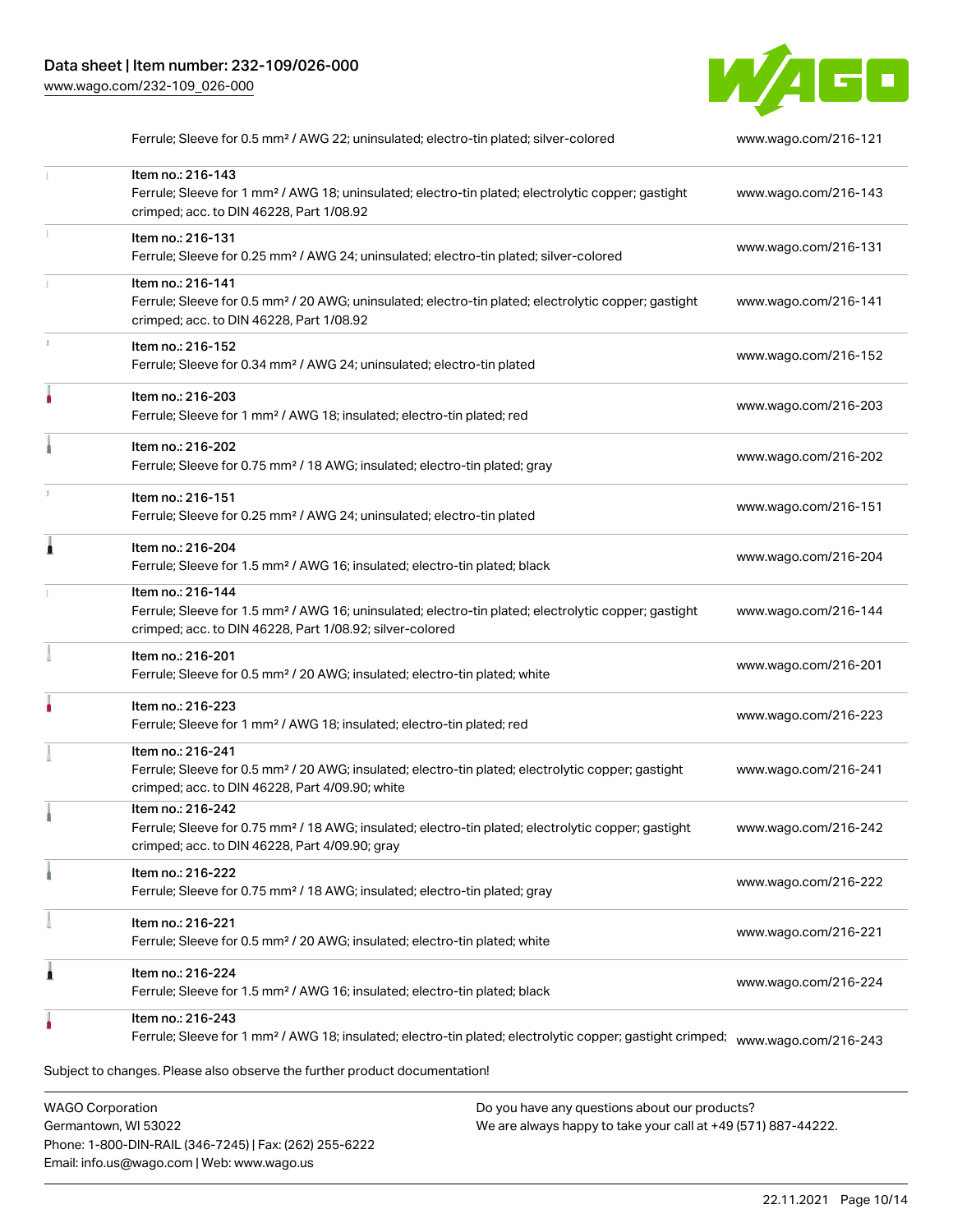[www.wago.com/232-109\\_026-000](http://www.wago.com/232-109_026-000)



acc. to DIN 46228, Part 4/09.90; red

| Item no.: 216-244                                                                                                                          |                      |
|--------------------------------------------------------------------------------------------------------------------------------------------|----------------------|
| Ferrule; Sleeve for 1.5 mm <sup>2</sup> / AWG 16; insulated; electro-tin plated; electrolytic copper; gastight                             | www.wago.com/216-244 |
| crimped; acc. to DIN 46228, Part 4/09.90; black                                                                                            |                      |
| Item no.: 216-263                                                                                                                          |                      |
| Ferrule; Sleeve for 1 mm <sup>2</sup> / AWG 18; insulated; electro-tin plated; electrolytic copper; gastight crimped; www.wago.com/216-263 |                      |
| acc. to DIN 46228, Part 4/09.90; red                                                                                                       |                      |
| Item no.: 216-264                                                                                                                          |                      |
| Ferrule; Sleeve for 1.5 mm <sup>2</sup> / AWG 16; insulated; electro-tin plated; electrolytic copper; gastight                             | www.wago.com/216-264 |
| crimped; acc. to DIN 46228, Part 4/09.90; black                                                                                            |                      |
| Item no.: 216-284                                                                                                                          |                      |
| Ferrule; Sleeve for 1.5 mm <sup>2</sup> / AWG 16; insulated; electro-tin plated; electrolytic copper; gastight                             | www.wago.com/216-284 |
| crimped; acc. to DIN 46228, Part 4/09.90; black                                                                                            |                      |
| Item no.: 216-262                                                                                                                          |                      |
| Ferrule; Sleeve for 0.75 mm <sup>2</sup> / 18 AWG; insulated; electro-tin plated; electrolytic copper; gastight                            | www.wago.com/216-262 |
| crimped; acc. to DIN 46228, Part 4/09.90; gray                                                                                             |                      |
| Item no.: 216-301                                                                                                                          |                      |
| Ferrule; Sleeve for 0.25 mm <sup>2</sup> / AWG 24; insulated; electro-tin plated; yellow                                                   | www.wago.com/216-301 |
| Item no.: 216-321                                                                                                                          |                      |
| Ferrule; Sleeve for 0.25 mm <sup>2</sup> / AWG 24; insulated; electro-tin plated; yellow                                                   | www.wago.com/216-321 |
| Item no.: 216-322                                                                                                                          |                      |
| Ferrule; Sleeve for 0.34 mm <sup>2</sup> / 22 AWG; insulated; electro-tin plated; green                                                    | www.wago.com/216-322 |
| Item no.: 216-302                                                                                                                          |                      |
| Ferrule; Sleeve for 0.34 mm <sup>2</sup> / 22 AWG; insulated; electro-tin plated; light turquoise                                          | www.wago.com/216-302 |
|                                                                                                                                            |                      |

# Downloads

# Documentation

| <b>Additional Information</b> |            |        |          |
|-------------------------------|------------|--------|----------|
| Technical explanations        | 2019 Apr 3 | pdf    | Download |
|                               |            | 2.0 MB |          |

#### CAD files

# Subject to changes. Please also observe the further product documentation! CAD data 2D/3D Models 232-109/026-000 URL [Download](https://www.wago.com/global/d/3D_URLS_232-109_026-000) CAE data EPLAN Data Portal 232-109/026-000 URL [Download](https://www.wago.com/global/d/EPLAN_URLS_232-109%252F026-000) ZUKEN Portal 232-109/026-000 URL [Download](https://www.wago.com/global/d/Zuken_URLS_232-109_026-000)

WAGO Corporation Germantown, WI 53022 Phone: 1-800-DIN-RAIL (346-7245) | Fax: (262) 255-6222 Email: info.us@wago.com | Web: www.wago.us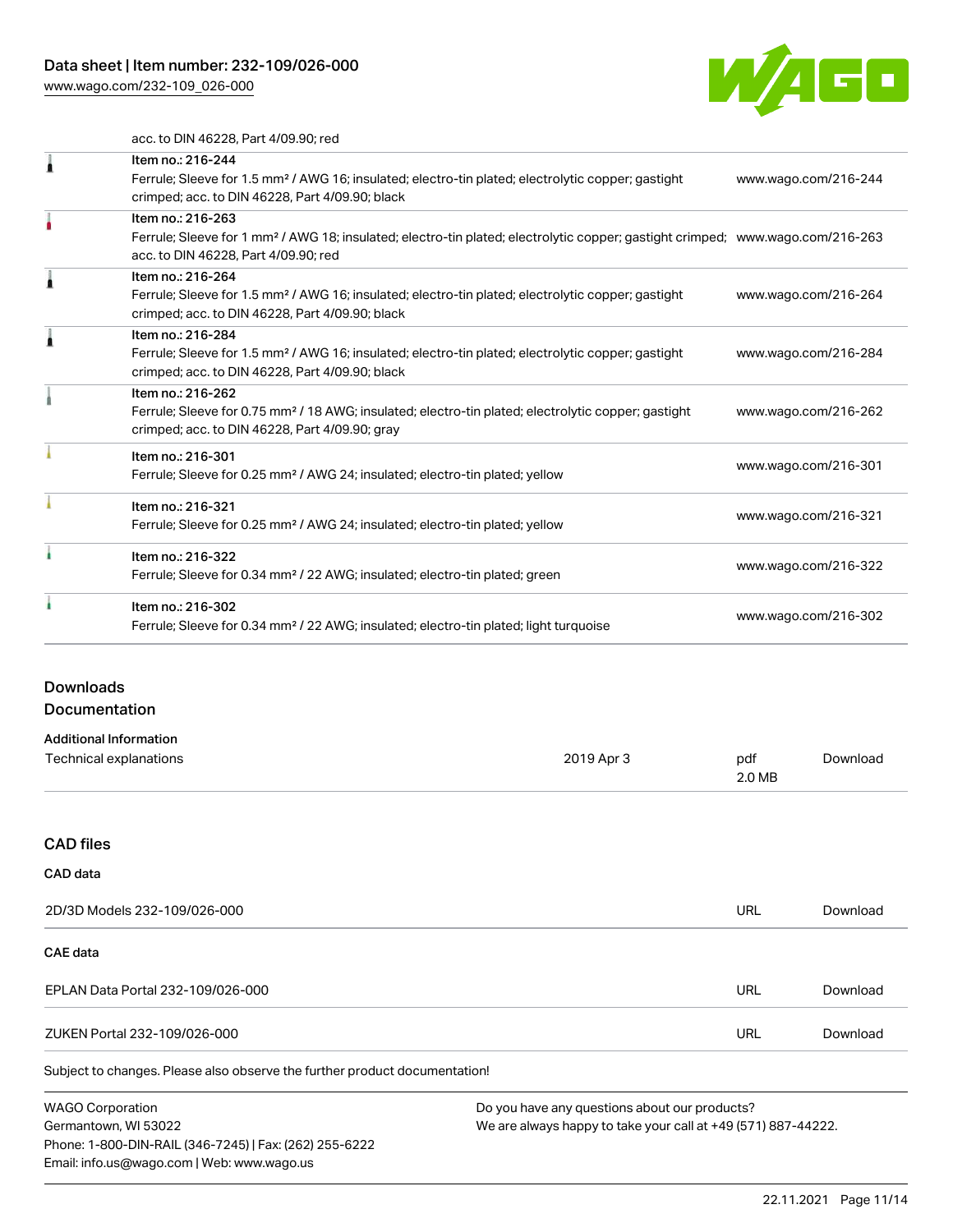

| EPLAN Data Portal 232-109/026-000 | url | Download |
|-----------------------------------|-----|----------|
|-----------------------------------|-----|----------|

## Environmental Product Compliance

Compliance Search

| Environmental Product Compliance 232-109/026-000                                                           | URL | Download |
|------------------------------------------------------------------------------------------------------------|-----|----------|
| 1-conductor female connector, angled; CAGE CLAMP <sup>®</sup> ; 2.5 mm <sup>2</sup> ; Pin spacing 5 mm; 9- |     |          |
| pole; 2,50 mm <sup>2</sup> ; gray                                                                          |     |          |

#### Installation Notes



Inserting a conductor via 3.5 mm screwdriver – CAGE CLAMP® actuation parallel to conductor entry.



Inserting a conductor via 3.5 mm screwdriver – CAGE CLAMP® actuation perpendicular to conductor entry.



Inserting a conductor into CAGE CLAMP® unit via operating lever (231-291).



Inserting a conductor via operating tool.

Subject to changes. Please also observe the further product documentation!

WAGO Corporation Germantown, WI 53022 Phone: 1-800-DIN-RAIL (346-7245) | Fax: (262) 255-6222 Email: info.us@wago.com | Web: www.wago.us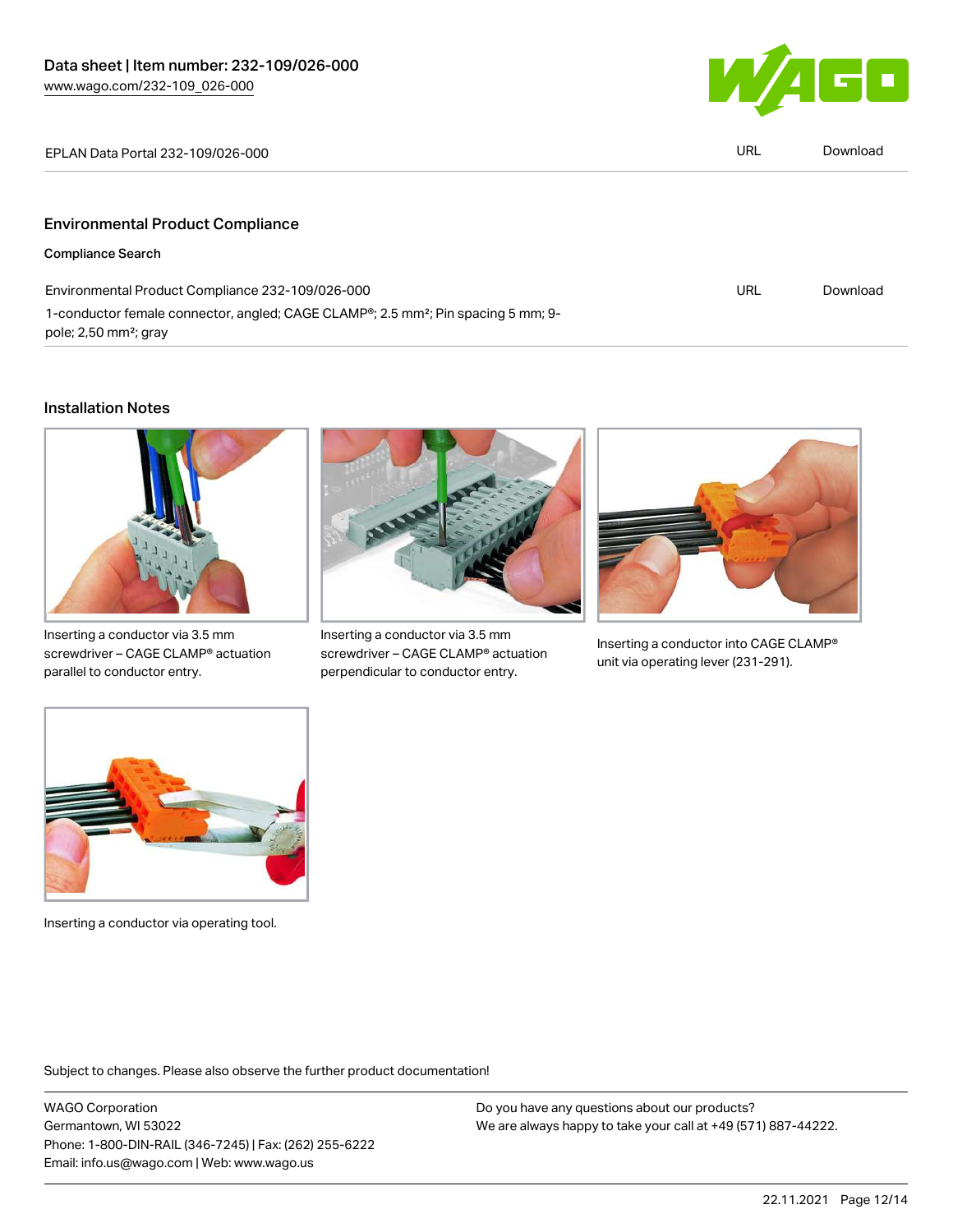



Coding a female connector by removing coding finger(s).



Testing – female connector with CAGE CLAMP®

Integrated test ports for testing perpendicular to conductor entry via 2 or 2.3 mm Ø test plug

#### Installation



Male connector with strain relief plate



Strain relief housing shown with a male connector equipped with CAGE CLAMP®

Subject to changes. Please also observe the further product documentation!

WAGO Corporation Germantown, WI 53022 Phone: 1-800-DIN-RAIL (346-7245) | Fax: (262) 255-6222 Email: info.us@wago.com | Web: www.wago.us